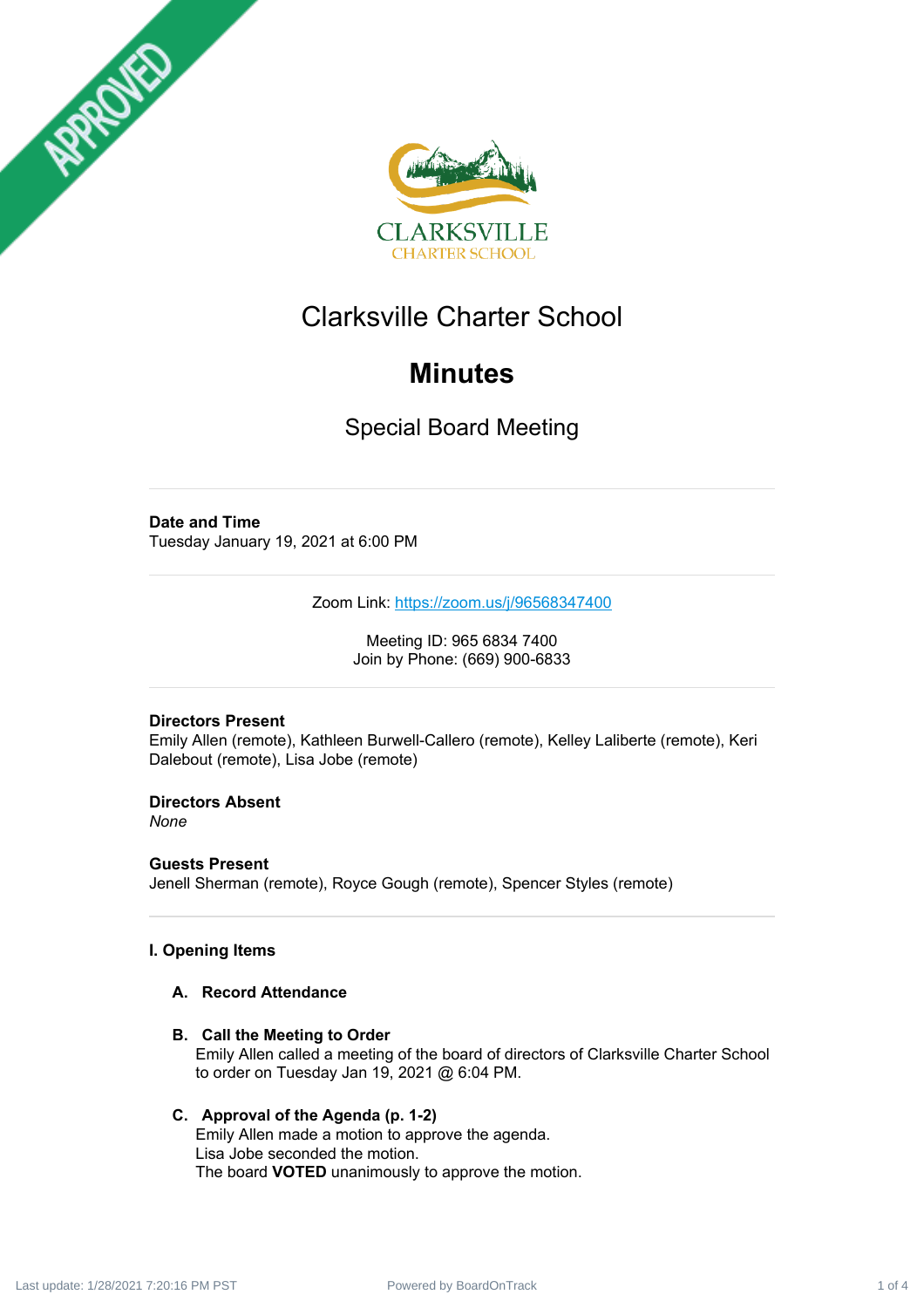| <b>Roll Call</b>             |     |
|------------------------------|-----|
| Lisa Jobe                    | Ave |
| Kelley Laliberte             | Aye |
| Emily Allen                  | Aye |
| Kathleen Burwell-Callero Aye |     |
| Keri Dalebout                | Ave |
|                              |     |

## **D. Public Comments**

• No public comments

#### **II. Finance**

#### **A. Finance Training Workshop - Part 2 (p. 3-15)**

The board participated in an interactive exercise where Spencer Styles presented an example financial package and the board members identified areas of potential conversation that they would like to hear more about.

# **III. Operations**

### **A. Shared Services Presentation (p. 16-23)**

Royce Gough presented on forming a Charter Services Organization (CSO): a membership-driven non-profit organization controlled by its members. The goal of this organizational structure is to collaboratively represent the joint interests between Lake View Charter School, Clarksville Charter School, Feather River Charter School, and Winship Community School and to strengthen their identity. The presentation included: Clarksville Charter School - Special Board Meeting - Minutes - Tuesday January 19, 2021<br>
The Ross Communistics - Application - Special Board Meeting - Minutes - Tuesday January 19, 2021<br>
2. Public Communistic<br>
2. Public C

- Initial steps to get started
- Six-month timeline overview for getting the Charter Services Organization up and running

#### **B. Uniform Complaint Policy and Procedures (p. 24-35)**

Emily Allen made a motion to table the Uniform Complaint Policy and Procedures until Jenell Sherman gets legal clarification.

Lisa Jobe seconded the motion.

The board **VOTED** unanimously to approve the motion.

| <b>Roll Call</b>             |     |
|------------------------------|-----|
| Lisa Jobe                    | Aye |
| Kelley Laliberte             | Aye |
| <b>Emily Allen</b>           | Aye |
| Keri Dalebout                | Aye |
| Kathleen Burwell-Callero Aye |     |

### **C. Admissions & Enrollment Policy (p. 36-40)**

Emily Allen made a motion to Admissions & Enrollment Policy with amendments. Lisa Jobe seconded the motion.

The board **VOTED** unanimously to approve the motion.

| <b>Roll Call</b>             |     |
|------------------------------|-----|
| <b>Kelley Laliberte</b>      | Aye |
| Keri Dalebout                | Aye |
| Emily Allen                  | Aye |
| Kathleen Burwell-Callero Aye |     |
| Lisa Jobe                    | Ave |
|                              |     |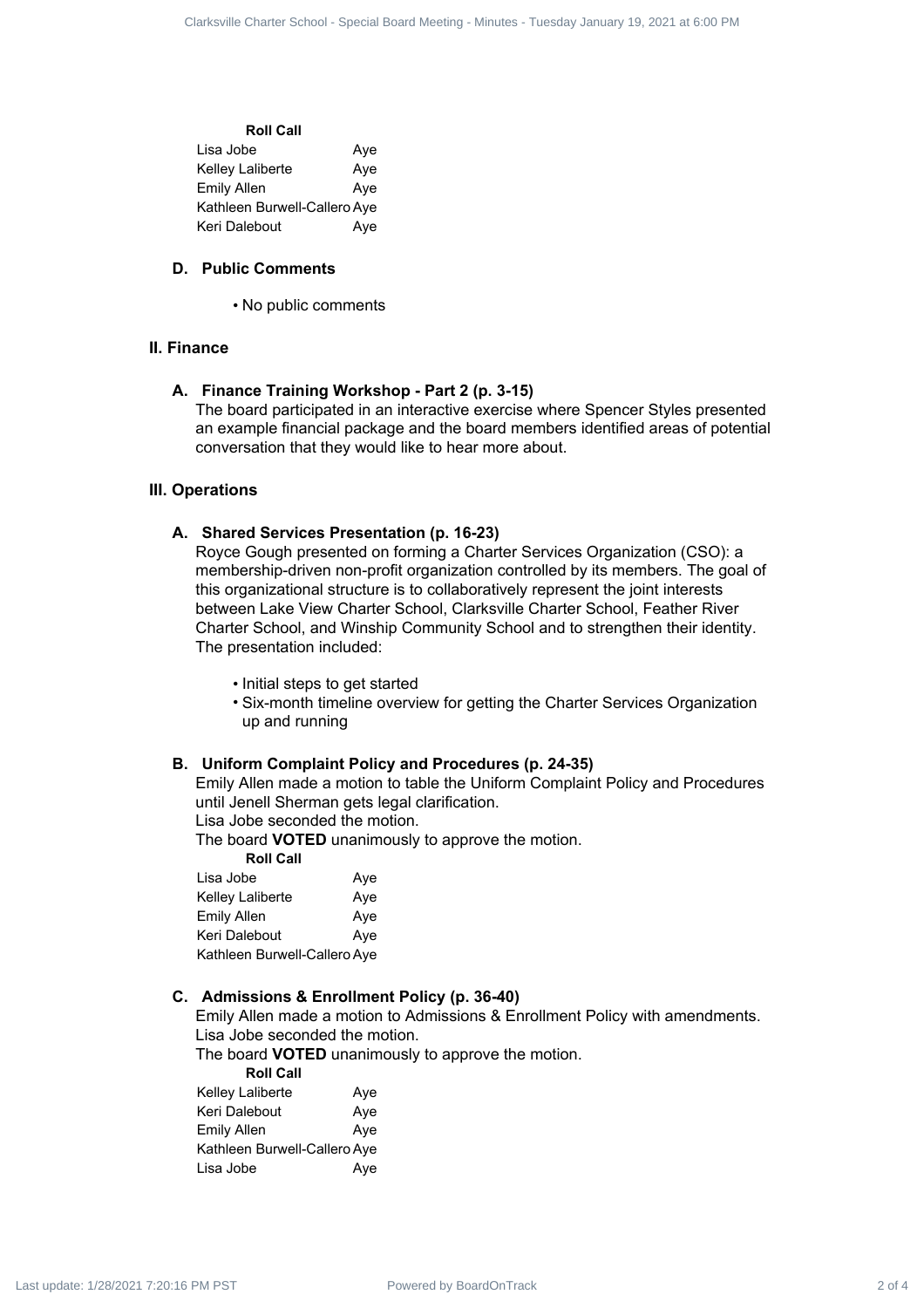## **IV. Closing Items**

#### **A. Board of Director's Comments & Requests**

- Lisa Jobe commented on cashflow review.
- Emily Allen appreciated Spencer Style's Financial Workshop.
- Lisa Jobe mentioned Facebook chatter regarding in-person services update.
- Discussion of rollover funds.
- Katie Burwell suggested a Financial Workshop for parents.

#### **B. Announcement of Next Regular Scheduled Board Meeting**

• January 28, 2021 at 7:00 p.m.

#### **C. Adjourn Meeting**

Emily Allen made a motion to adjourn the meeting. Keri Dalebout seconded the motion. The board **VOTED** unanimously to approve the motion. **Roll Call** Keri Dalebout **Aye** Emily Allen Aye Lisa Jobe **Aye** Kathleen Burwell-Callero Aye Kelley Laliberte Aye There being no further business to be transacted, and upon motion duly made, seconded and approved, the meeting was adjourned at 8:37 PM.

Respectfully Submitted, Emily Allen

Prepared by: Jenell Sherman

Noted by:

[Kathleen Burwell-Callero \(Feb 8, 2021 14:35 PST\)](https://na2.documents.adobe.com/verifier?tx=CBJCHBCAABAACWTUf5cq_ZCNktW--DukaN4HsrNKYF2Z)

Board Secretary

Public Comment Rules: Members of the public may address the Board on agenda or non-agenda items through the teleconference platform, Zoom. Zoom does not require the members of the public to have an account or login. Please either utilize the chat option to communicate to the administrative team of your desire to address the Board or simply communicate orally your desire to address the Board when the Board asks for public comments. Speakers may be called in the order requests are received. Comments are limited to 2 minutes each, with no more than 15 minutes per single topic. If a member of the public utilizes a translator to address the Board, those individuals are allotted 4 minutes each. If the Board utilizes simultaneous translation equipment in a manner that allows the Board to hear the translated public testimony simultaneously, those individuals are allotted 2 minutes each. By law, the Board is allowed to take action only on items on Clarks 10 Clarks 3 of 4 Clarksville Comparison 3 Requires the United Board Meeting - Tuesday School - Special Board Meeting - Tuesday Meeting - Tuesday January 19, 2022 at 6:00 PM Last update: 1/28/2021 7:20:16 PM Last up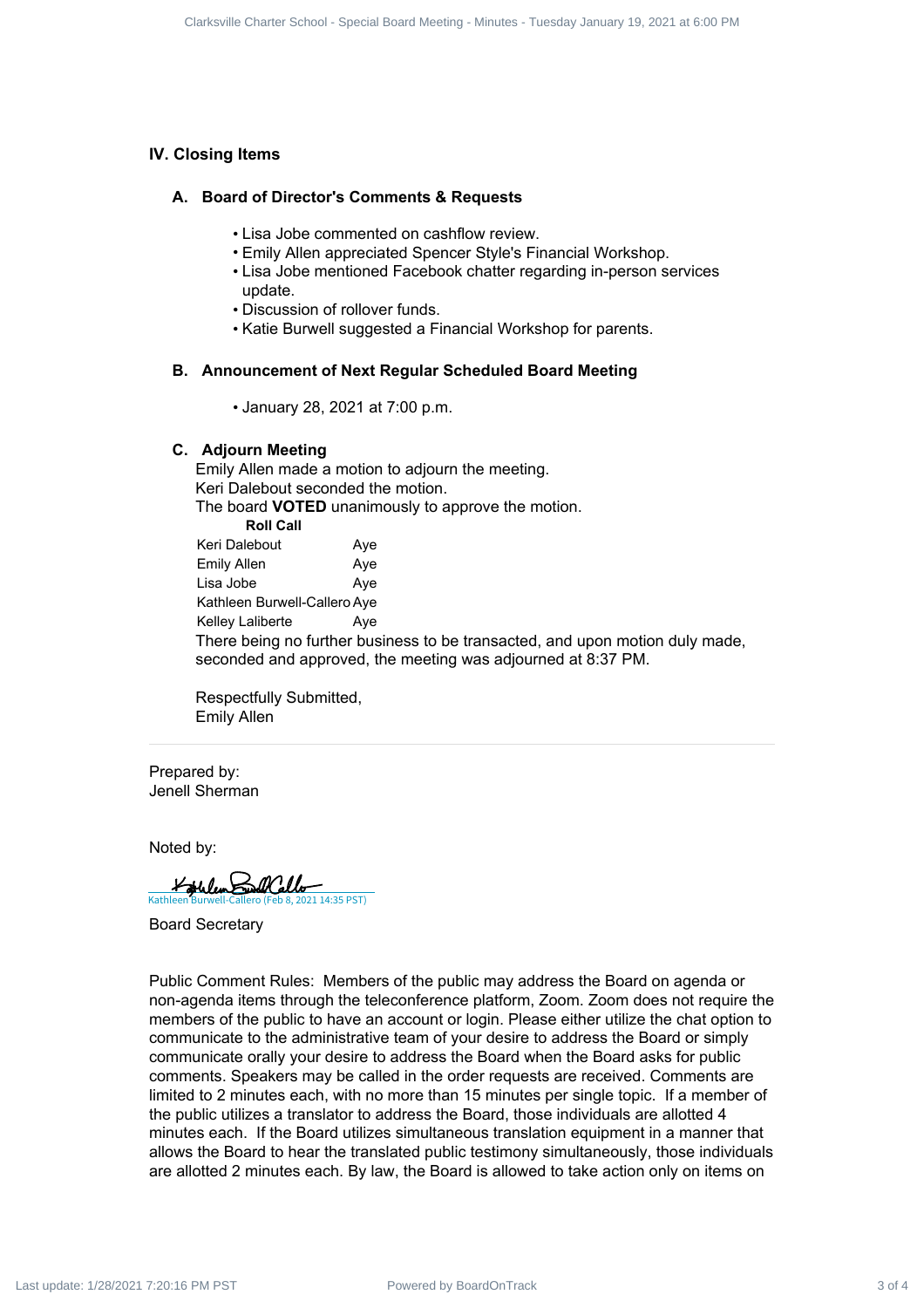the agenda. The Board may, at its discretion, refer a matter to school staff or calendar the issue for future discussion.

Note: The Governing Board encourages those with disabilities to participate fully in the public meeting process. If you need a disability-related modification or accommodation, including auxiliary aids or services, to participate in the public meeting, please contact the Governing Board Office at (562) 584-0427 at least 48 hours before the scheduled board meeting so every reasonable effort can be made to accommodate you. (Government Code § 54954.2; Americans with Disabilities Act of 1990, § 202 (42 U.S.C. § 12132)). Cuback 0-duback 4 of 4 Clarksville Charter School - Special Board Meeting - Minutes - Tuesday January 19, 2021<br>
The experiment The December Meeting - Minutes - Tuesday January 19, 2021 at 6:00 PM Last update: 1/28/2021 7: